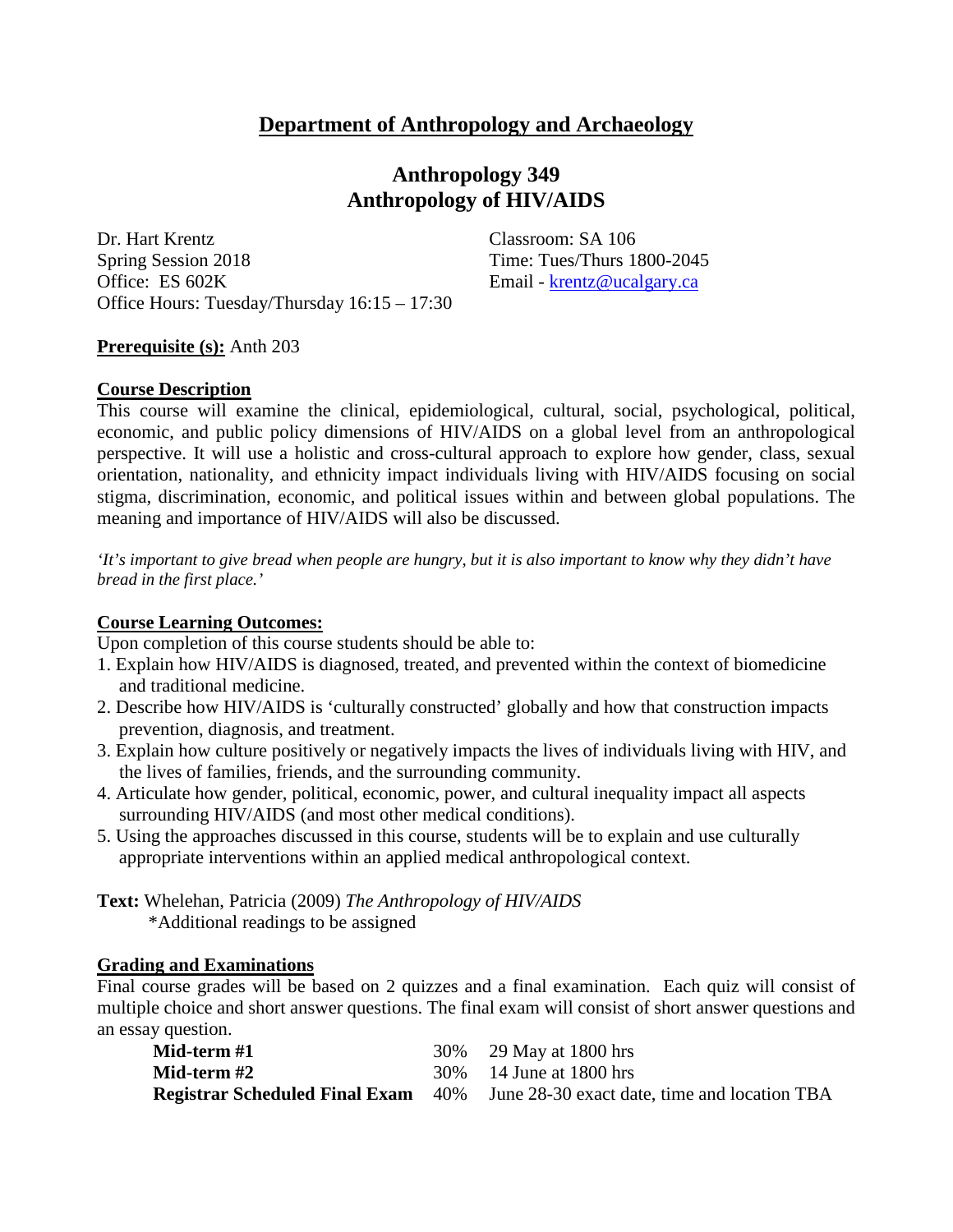# **Topics/Readings (subject to some change)**:

| 15 May  | <b>Course Overview and Introduction</b><br>Anthropological Perspectives on Health, Illness and Disease<br>Why study HIV/AIDS?                      |  |  |  |  |  |
|---------|----------------------------------------------------------------------------------------------------------------------------------------------------|--|--|--|--|--|
| 17 May  | 'HIV 101' -The Biology and Virology of HIV/AIDS                                                                                                    |  |  |  |  |  |
| 22 May  | Living with HIV Infection                                                                                                                          |  |  |  |  |  |
|         | Origins and Evolution of the HIV/AIDS Pandemic                                                                                                     |  |  |  |  |  |
| 24 May  | Socio-psychological dimensions of HIV/AIDS<br><b>HIV</b> and Testing                                                                               |  |  |  |  |  |
| 29 May  | Social Epidemiology of HIV/AIDS<br>Emergence of social/health inequalities during the course of chronic HIV<br>Disease (stigma and discrimination) |  |  |  |  |  |
|         | Quiz #1                                                                                                                                            |  |  |  |  |  |
| 31 May  | <b>AIDS</b> and Sexuality<br>Same Sex Relationships (MSM/WSW)                                                                                      |  |  |  |  |  |
| 05 June | Heterosexual Relationships (MSW/WSM)                                                                                                               |  |  |  |  |  |
| 07 June | Women and HIV/AIDS;<br>Commercial sex and HIV/AIDS (FSW/MSW/MSM)                                                                                   |  |  |  |  |  |
| 12 June | HIV/AIDS and children (MTCT)<br>HIV/AIDS in young and teenage individuals                                                                          |  |  |  |  |  |
| 14 June | HIV/AIDS and Drug Use                                                                                                                              |  |  |  |  |  |
|         | Quiz #2                                                                                                                                            |  |  |  |  |  |
| 19 June | <b>Special Issues in HIV/AIDS</b><br><b>HIV Causality and Denialism</b><br>HIV as a Syndemic Disease                                               |  |  |  |  |  |
| 21 June | HIV and Public Policy/Legal Issues (guest speaker – date subject to change)                                                                        |  |  |  |  |  |
|         | HIV/AIDS Emergent Issues (to be determined)                                                                                                        |  |  |  |  |  |
| 26 June | Current and Future Status of HIV/AIDS<br>What can Anthropologists do?                                                                              |  |  |  |  |  |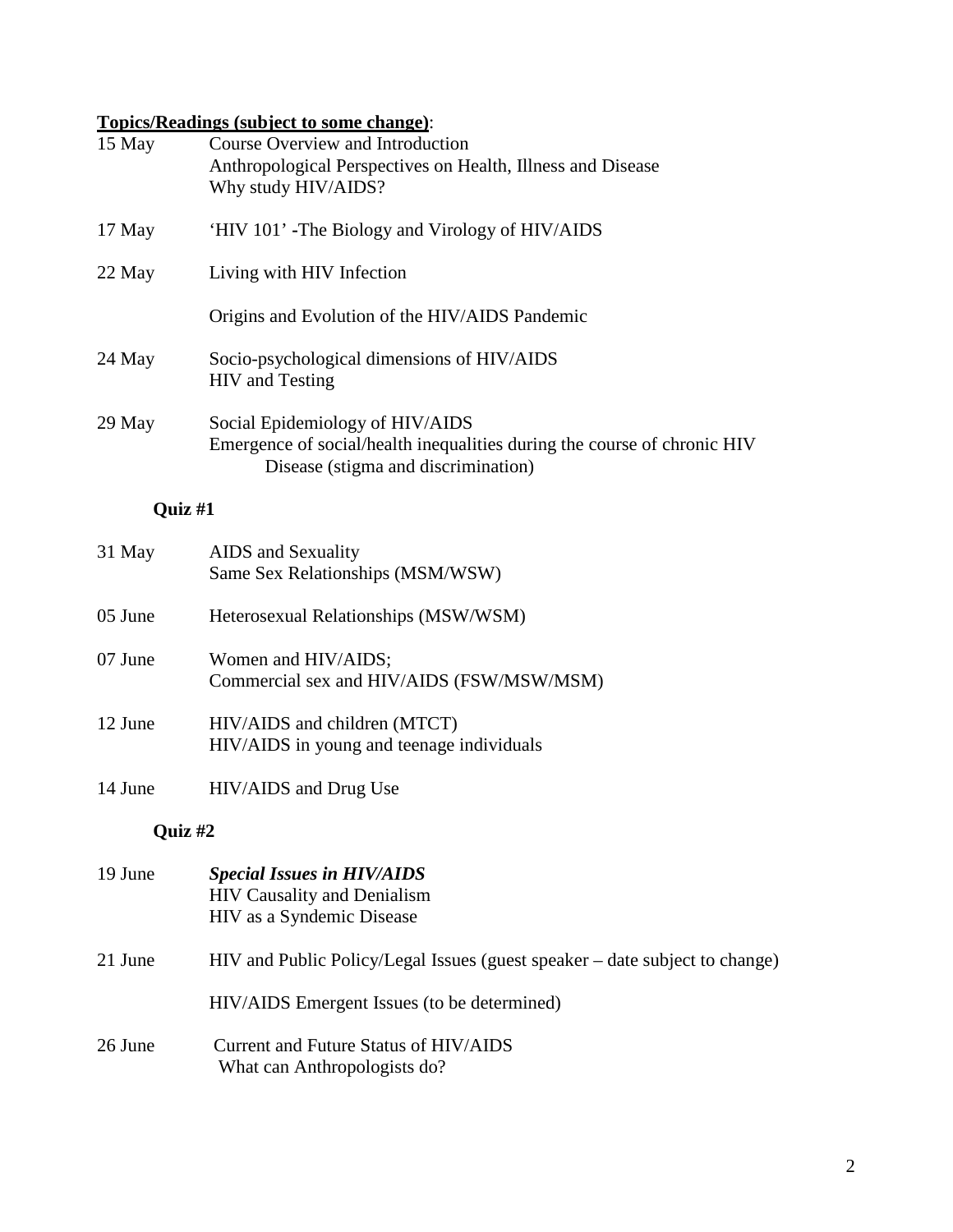## **Final Examination – to be scheduled during final exam period – June 28 to 30, 2018. Exact date time and location TBA.**

Final Course Grades are based on the following:

| $A+ 94.9-100$                                 | A 89.9–94.8% A- 84.9–89.8%       |                |
|-----------------------------------------------|----------------------------------|----------------|
| $B+ 79.9-84.8%$                               | B $74.9-79.8\%$ B- $70.9-74.8\%$ |                |
| $C+$ 66.9–70.8 % C 62.9–66.8 % C- 58.9–62.8 % |                                  |                |
| D+ $54.9\% - 58.8\%$ D $49.9 - 54.8\%$ F      |                                  | 49.8 and below |

## **PLAGIARISM AND CHEATING**

Plagiarism: "to steal and pass off the ideas or words of another as one's own" (Webster's). Plagiarism will not be tolerated and will automatically result in a failing grade for the submission. Any student caught plagiarizing will also be subject to additional University sanctions. Students are expected to be familiar with the Department of Anthropology and Archaeology's policy on intellectual honesty

## **DEFERRED EXAMS:**

A student who is absent from a test for legitimate reasons must discuss an alternative course of action with the instructor. The instructor at their discretion may transfer the percentage weight for the test to the final examination, if there is a final examination in the course, set another test, etc. An instructor will normally make this decision on the basis of verbal information provided by the student. In the event that an instructor feels that they cannot judge the veracity of the information provided, Students must be aware that they are responsible for payment of any charge associated with the medical assessment and documentation as this service falls outside the realm of services provided by the Provincial Health Care Plan. Deferral of the registrar scheduled final exam requires Registrar approval.

If a deferred exam is administered, the format of the exam may be different than the original exam.

# **ACADEMIC ACCOMMODATIONS**

http://www.ucalgary.ca/access/accommodations/policy

Students needing an Accommodation because of a Disability or medical condition should communicate this need to Student Accessibility Services in accordance with the Procedure for Accommodations for Students with Disabilities

Students needing an Accommodation based on a Protected Ground other than Disability, should communicate this need, preferably in writing, to the instructor of this course.

## **ACADEMIC INTEGRITY**

Academic integrity is essential to the pursuit of learning and scholarship in a university, and to ensuring that a degree from the University of Calgary is a strong signal of each student's individual academic achievements. As a result, the University treats cases of cheating and plagiarism very seriously. Non-academic integrity also constitutes an important component of this program.

For detailed information on what constitutes academic and non-academic misconduct, please refer to the following link: http://www.ucalgary.ca/pubs/calendar/current/k-2-1.html

All suspected cases of academic and non-academic misconduct will be investigated following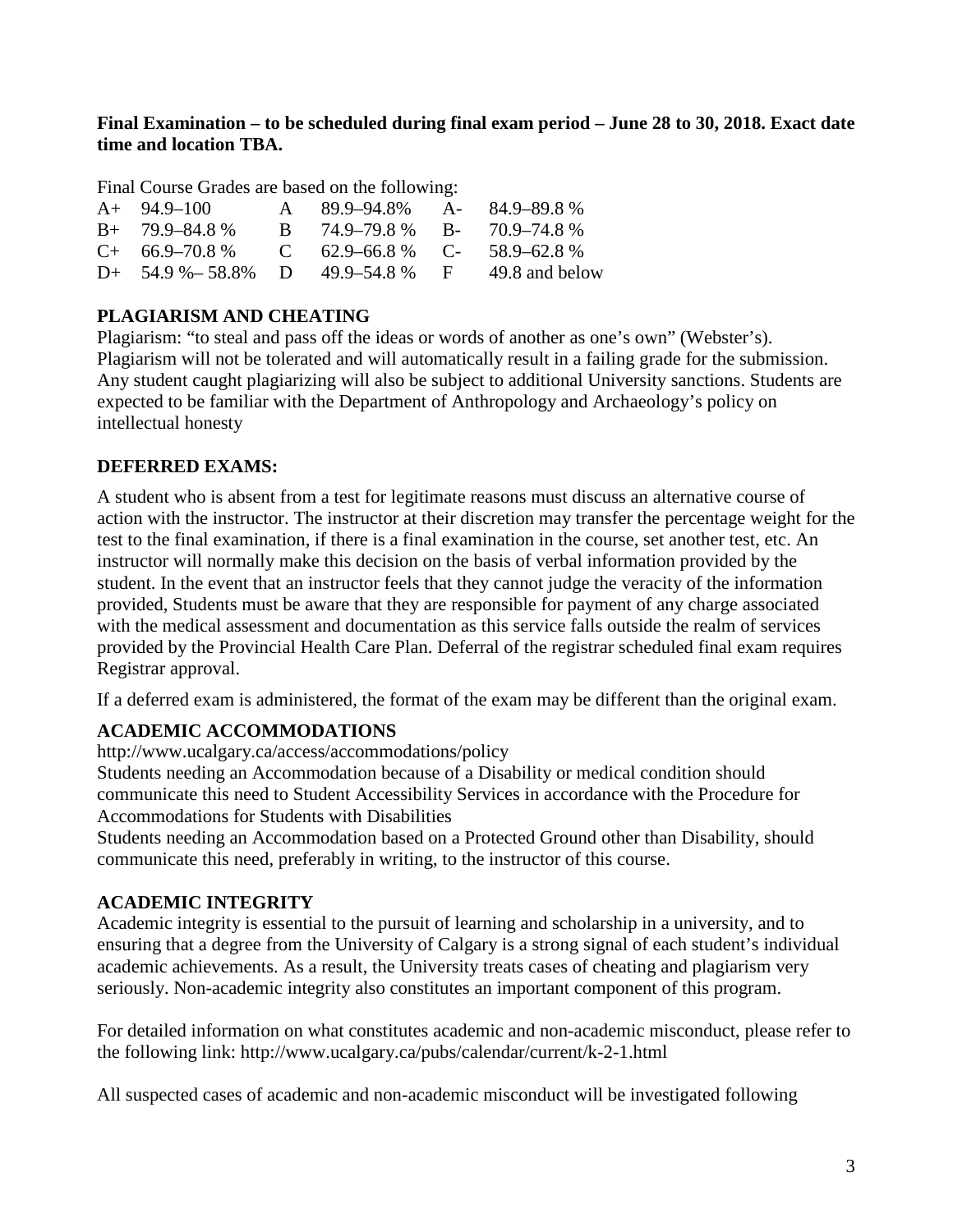procedures outlined in the University Calendar. If you have questions or concerns about what constitutes appropriate academic behavior or appropriate research and citation methods, you are expected to seek out additional information on academic integrity from your instructor or from other institutional resources.

Where there is a criminal act involved in plagiarism, cheating or other academic misconduct, e.g., theft (taking another student's paper from their possession, or from the possession of a faculty member without permission), breaking and entering (forcibly entering an office to gain access to papers, grades or records), forgery, personation and conspiracy (impersonating another student by agreement and writing their paper) and other such offences under the Criminal Code of Canada, the University may take legal advice on the appropriate response and, where appropriate, refer the matter to the police, in addition to or in substitution for any action taken under these regulations by the University

## **TEACHING EVALUATIONS / USRIS (Universal Student Ratings of Instruction)**

At the University of Calgary, feedback provided by students through the Universal Student Ratings of Instruction (USRI) survey provides valuable information to help with evaluating instruction, enhancing learning and teaching, and selecting courses. Your responses make a difference, please participate! Website: http://www.ucalgary.ca/usri/

## **Writing Across the Curriculum**

Writing skills are not exclusive to English courses and, in fact, should cross all disciplines. The University supports the belief that throughout their University careers, students should be taught how to write well so that when they graduate their writing abilities will be far above the minimal standards required at entrance. Consistent with this belief, students are expected to do a substantial amount of writing in their University courses and, where appropriate, members of faculty can and should use writing and the grading thereof as a factor in the evaluation of student work. The services provided by the Writing Support, part of the Student Success Centre, can be utilized by all undergraduate and graduate students who feel they require further assistance

**Emergency Evacuation Assembly Points:** In the event of an emergency that requires evacuation, please refer to the following link to become familiar with the assembly points for the class: http://www.ucalgary.ca/emergencyplan/assemblypoints

## **Freedom of Information and Protection of Privacy Act:**

The University of Calgary is committed to protecting the privacy of individuals who work and study at the University or who otherwise interact with the University in accordance with the standards set out in the Freedom of Information and Protection of Privacy Act. Please refer to the following link for detailed information: http://www.ucalgary.ca/legalservices/foip

The Department of Anthropology and Archaeology's FOIP (Freedom of Information and Privacy) policy requires all reports/examinations to be returned to students during class time or the instructor's office hours. Any term work not picked up will be placed in the Anthropology and Archaeology Office (ES620) for distribution. Any student not wishing to have their work placed in the office must make alternative arrangements with the course instructor early in the term.